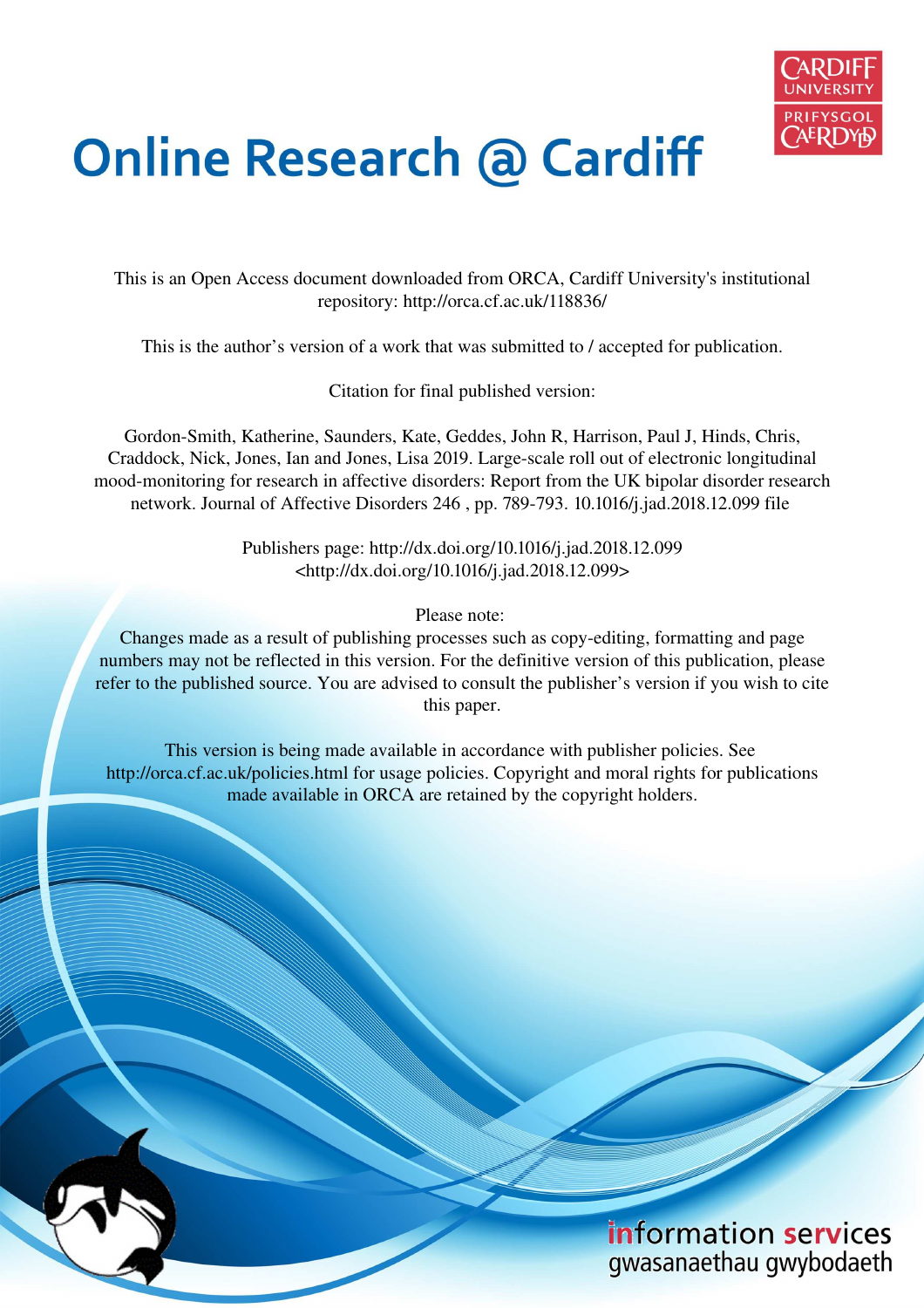## **Large-scale roll out of electronic longitudinal mood-monitoring for research in affective disorders: Report from the UK bipolar disorder research network**

Katherine Gordon-Smith a, Kate Saunders b, John R Geddes b, Paul J Harrison b, Chris Hinds b, Nick Craddock c, Ian Jones c, Lisa Jones a,

a Psychological Medicine, University of Worcester, Henwick Grove, Worcester, WR2 6AJ, UK b Department of Psychiatry, University of Oxford, UK and Oxford Health NHS Foundation Trust, Warneford Hospital, Oxford, UK

c National Centre for Mental Health, Cardiff University, UK

## **ABSTRACT**

Background: Electronic longitudinal mood monitoring has been shown to be acceptable to patients with affective disorders within clinical settings, but its use in large-scale research has not yet been established.

Methods: Using both postal and email invitations, we invited 4080 past research participants with affective disorders who were recruited into the Bipolar Disorder Research Network (BDRN) over a 10 year period to participate in online weekly mood monitoring. In addition, since January 2015 we have invited all newly recruited BDRN research participants to participate in mood monitoring at the point they were recruited into BDRN.

Results: Online mood monitoring uptake among past participants was 20%, and among new participants to date was 46% with participants recruited over the last year most likely to register (61%). More than 90% mood monitoring participants engaged for at least one month, with mean engagement period greater than one year (58 weeks) and maximum engagement for longer than three years (165 weeks). There were no significant differences in the proportion of past and new BDRN participants providing data for at least 4 weeks (91%, 92% respectively), 3 months (78%, 82%), 6 months (65%, 54%) or one year (51%, 44%).

Limitations: Our experiences with recruiting participants for electronic prospective mood monitoring may not necessarily generalise fully to research situations that are very different from those we describe.

Conclusions: Large-scale electronic longitudinal mood monitoring in affective disorders for research purposes is feasible with uptake highest among newly recruited participants.

## **1. Introduction**

Clinical assessment of the subjective experience of mood symptoms in individuals with affective disorders has traditionally relied on retrospective techniques, whereby patients are asked to recall their experience of the presence/absence, severity and fluctuation of mood symptoms often weeks or months later. For researchers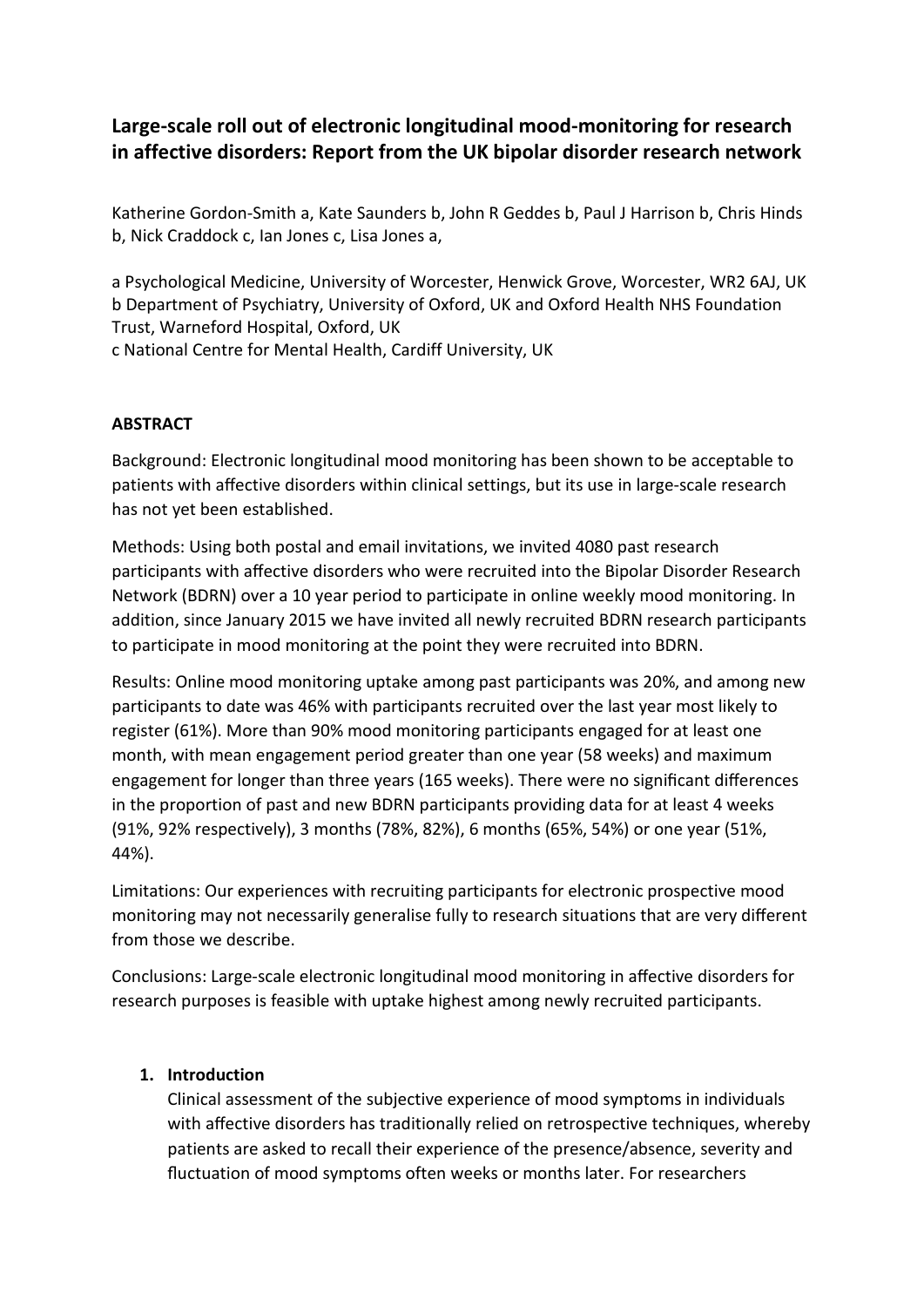attempting to measure lifetime course of affective illness, semi structured interviews are mainly used which require participants to try to accurately remember mood episodes and symptoms that may have occurred many years previously. Such methods pose a significant risk of unreliable and biased recall and are thus limited in their ability to accurately identify long-term patterns of mood variability. The emergence of new technologies has led to vast improvements in the methods used for capturing real-time mood data and a number of studies have reported on the feasibility of technology-driven mood monitoring in clinical samples of individuals with affective disorders (Ortiz and Grof, 2016).

Initial evidence suggests high levels of acceptability and feasibility of ongoing mood monitoring of patients with affective disorders within clinical settings. For example, Bopp et al. (2010) demonstrated the utility of the University of Oxford's True Colours digital mood monitoring system within 62 adult outpatients with bipolar I and bipolar II disorder. They reported an overall compliance rate of 75% over an average of 36 weeks, suggesting that the system was readily adopted by the clinical population. However, it is currently unknown how effectively such electronic mood monitoring methods can be implemented within large research cohorts in which no clinical feedback is provided.

Here, we report on our experience of implementing online longitudinal mood monitoring within the UK Bipolar Disorder Research Network (BDRN; www.bdrn.org). We aimed to roll out mood monitoring to a large previously recruited sample of 4285 individuals with affective disorders recruited throughout the UK over a 10 year period between January 2005 and December 2014, and to newly recruited individuals from January 2015 onwards.

## **2. Methods**

#### **2.1. Participants**

BDRN is an ongoing research programme into the genetic and environmental aetiology of bipolar disorder and related affective dis-orders. Participants are recruited throughout the UK via NHS services and advertisements through patient support organisations, such as Bipolar UK (www.bipolaruk.org.uk). Inclusion criteria are: (i) aged 18 years or over at participation; (ii) able to provide written informed consent; (iii) meet DSM-IV criteria (American Psychiatric Association, 2000) for major affective disorder; and (iv) onset of mood symptoms before the age of 65 years. Best-estimate lifetime diagnoses are made according to DSM-IV criteria based on interview using the Schedules for Clinical Assessment in Neuropsychiatry (SCAN; Wing et al., 1990) and review of psychiatric and general practice (primary care) casenotes where available.

## **2.2. Mood monitoring system - True Colours**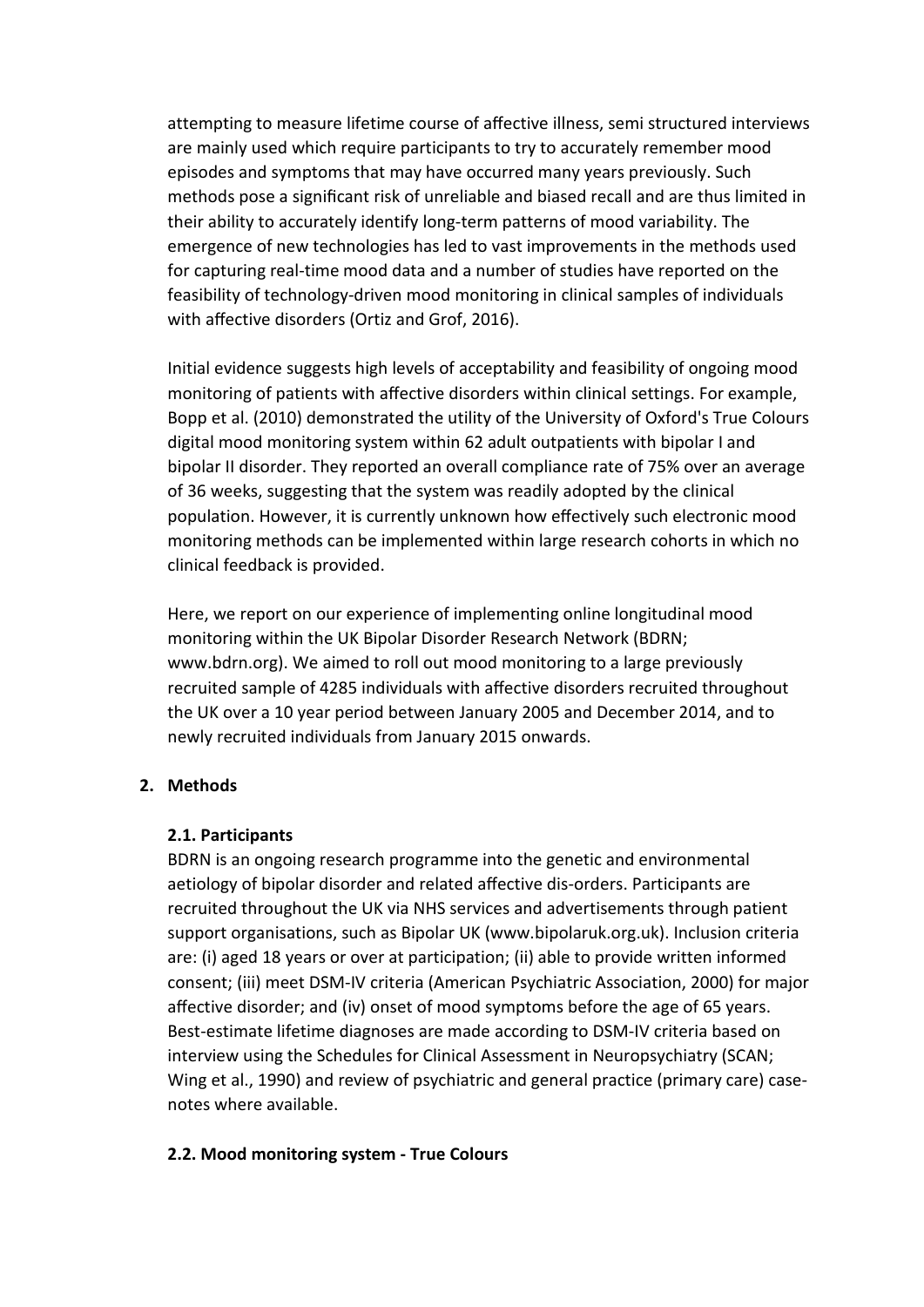True Colours is an online mood monitoring system developed at the University of Oxford for clinical use in bipolar disorder (Bopp et al., 2010; McKnight et al., 2017). The True Colours system sends weekly email prompts to patients with an internet link to complete two validated and widely-used self-report questionnaires: the 16 item Quick Inventory of Depressive Symptomatology patient-rated version (QIDS-SR; Rush et al., 2003) and the 5-item Altman Self-Rating Mania Scale (ASRM; Altman et al., 1997), which measure presence and severity of depressive and hypomanic/manic symptoms compatible with DSM-IV criteria over the preceding week respectively. The total scores and symptom scores are presented graphically, and can be viewed by participants and the clinical team via the secure True Colours website. Patients choose when to receive the weekly email prompt, and a re-minder email is sent after 24 h if there is no response.

Some adaptations to True Colours were necessary for use as a standalone research tool within a non-clinical environment. This involved the development of a comprehensive research participant user and help guide (both printable and online versions) which explained not only how to use True Colours but also how to interpret the output data. It was of crucial importance that BDRN participants understood that True Colours is a research tool and responses are not clinically monitored. Signposting that any concerns regarding mood symptoms should be expressed to healthcare teams through normal routes was added throughout the system. These adaptations were piloted on a small sample of 34 BDRN participants to ensure clarity, acceptability and practicality before large-scale roll out. The BDRN version of True Colours was ready for use in January 2015.

#### **2.3. Roll out of True Colours within BDRN**

UK National Health Service (NHS) Research Ethics Committee approval was obtained to use True Colours within BDRN (MREC/97/7/ 01).

Past participants: BDRN participants who had been recruited over the previous 10 year period (January 2005 to December 2014), had consented to ongoing contact from the research group, and for whom we had current contact details were invited to join True Colours using the following approaches:

- i) three postal invitations were sent over a period of 8 months.
- ii) email invitations were sent to those participants who had not responded t0 the postal invitations and for whom we had an email address recorded. Non responders received a reminder email after two weeks.
- iii) we also promoted True Colours on the BDRN website and in the annual BDRN newsletter that is sent by post to all participants who consent to receive it.

New participants: All individuals newly recruited into BDRN from January 2015 onwards were invited to join True Colours by a BDRN interviewer after taking part in the SCAN interview.

All participants who replied positively to a True Colours invitation received an email with an internet link to register to True Colours. A reminder email was sent to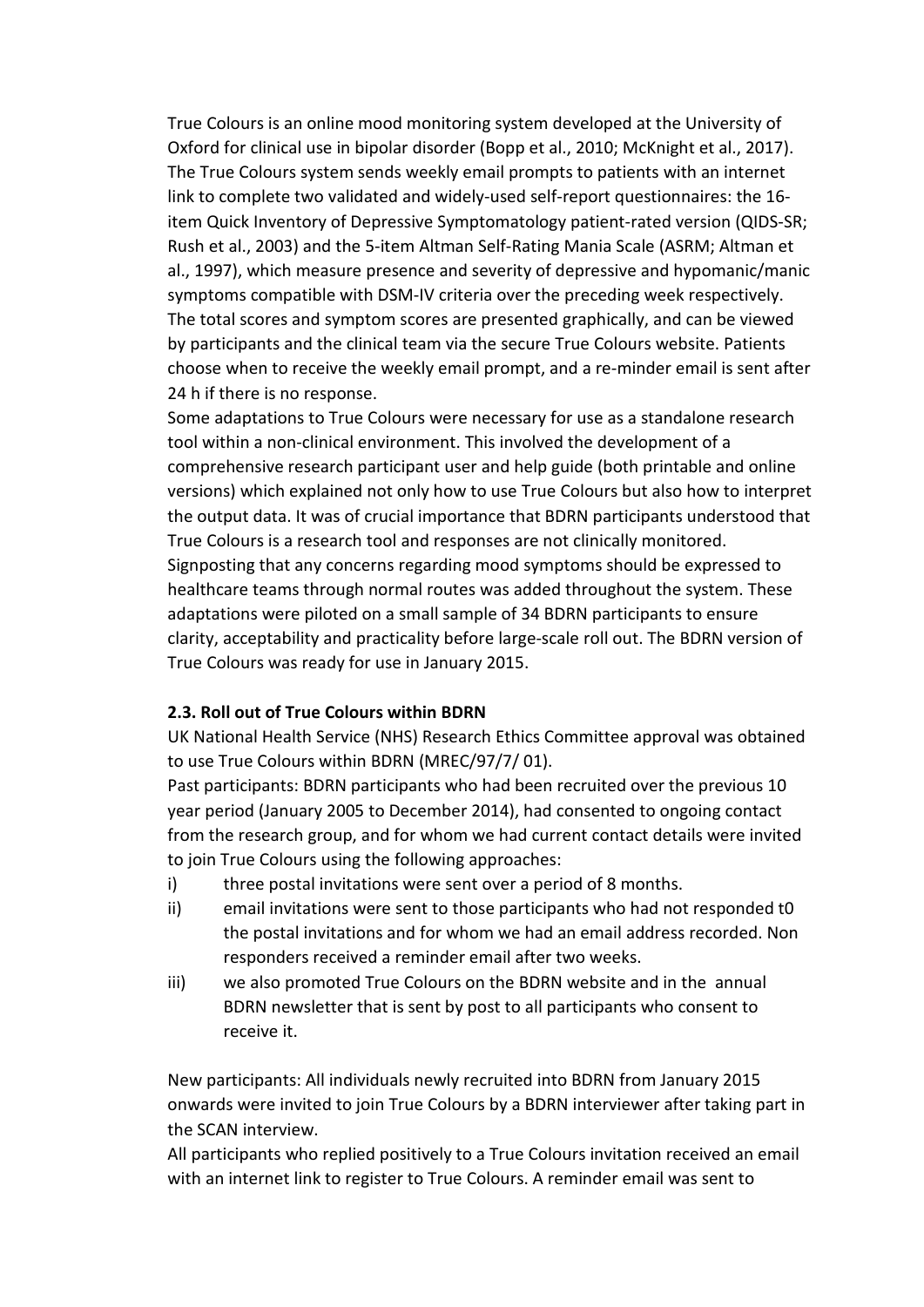participants who had not registered within two weeks of receiving their registration email.

Participants who responded to an invitation by declining to join True Colours were invited to provide feedback on their reasons for declining.

#### **3. Results**

#### **3.1. Mood monitoring uptake among BDRN past participants**

Postal invitations: Following three postal mail-outs to 4080/4285 BDRN participants recruited between January 2005 and December 2014 who met the inclusion criteria (consented to ongoing contact from the research group and known current contact details), 626 (15%) participants registered to True Colours.

Email invitations: A subsequent email invitation was sent to a total of 1364 BDRN participants. Of these, 189 participants (14%) registered to True Colours. Therefore a total of 815 BDRN past participants registered for True Colours. Overall uptake rate among past participants who were invited to join True Colours was 20% (n = 815/4080). The proportion of BDRN past participants who registered to True Colours according to the total number of participants recruited to BDRN per year is shown in Fig. 1A. The years of recruitment in which the highest proportion of past participants joined True Colours were the three years directly preceding the invitation to join True Colours (21% in 2012; 22% in 2013; and, 27% in 2014).

#### **3.2. Mood monitoring uptake among new BDRN participants**

Since January 2015 to date, 46% (n = 160/346) of newly recruited BDRN participants have registered to True Colours. The proportion of new BDRN participants who registered for True Colours as a proportion of the total number of participants recruited to BDRN during each recruitment period is shown in Fig. 1B. More recently recruited participants were most likely to register to True Colours, with highest proportion (61%) being in the most recent year compared to 32% in the first six months. The mean age of all BDRN participants who registered for True Colours was 49.7 years (sd 11.8, range 18–82 years), and 71% was female. DSM-IV diagnosis of participants was: 60.5% bipolar I disorder; 37.1% bipolar II disorder; 1.3% schizoaffective disorder – bipolar type; and, 1.1% bipolar disorder not otherwise specified. The mean duration of illness was 29.7 years (sd 11.6, range 4–60 years), and nearly two thirds (66.0%) had been admitted to hospital for psychiatric treatment at least once during the course of their illness.

## **3.3. Length of engagement with mood monitoring**

To date, the range of number of weeks of True Colours data provided by each participant is 1–165, with mean number of weeks 58 (standard deviation (sd) 48.4, median 46.5). These figures include all BDRN True Colours users, including new users who have only had the opportunity to contribute data for a few weeks. Fig. 2 shows the percentage of participants who have provided at least 4, 12, 26 and 52 weeks data as a proportion of those who have had the opportunity to complete for that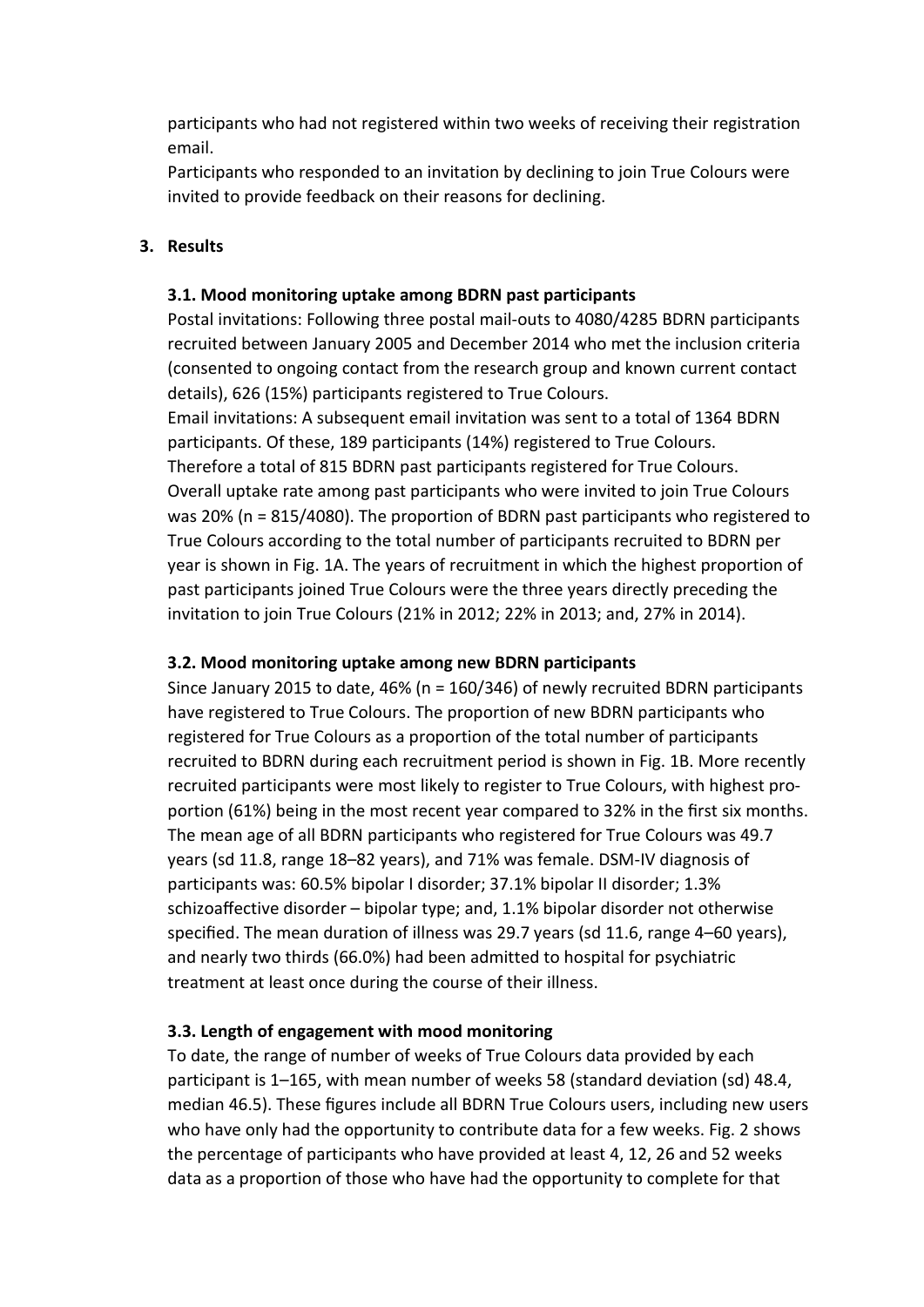number of weeks. Among past participants, 91%(734/815) completed at least four weeks, 78% (637/815) at least 12 weeks, 65% (533/815) at least 26 weeks and 51% (413/808) at least 52 weeks data. Among new participants, 92% (133/144) completed at least four weeks, 82% (116/141) at least 12 weeks, 54% (76/124) at least 26 weeks and 44% (40/91) at least 52 weeks data. There was no significant difference between the proportion of past and new participants completing for each length of time.



Fig. 1. (A). Percentage of past BDRN participants (recruited Jan 2005 to Dec 2014) registered for True Colours as a proportion of the total number of participants recruited to BDRN per year. (B). Percentage of new BDRN participants (recruited since Jan 2015) registered for True Colours as a proportion of the total number of participants recruited to BDRN in the time periods shown.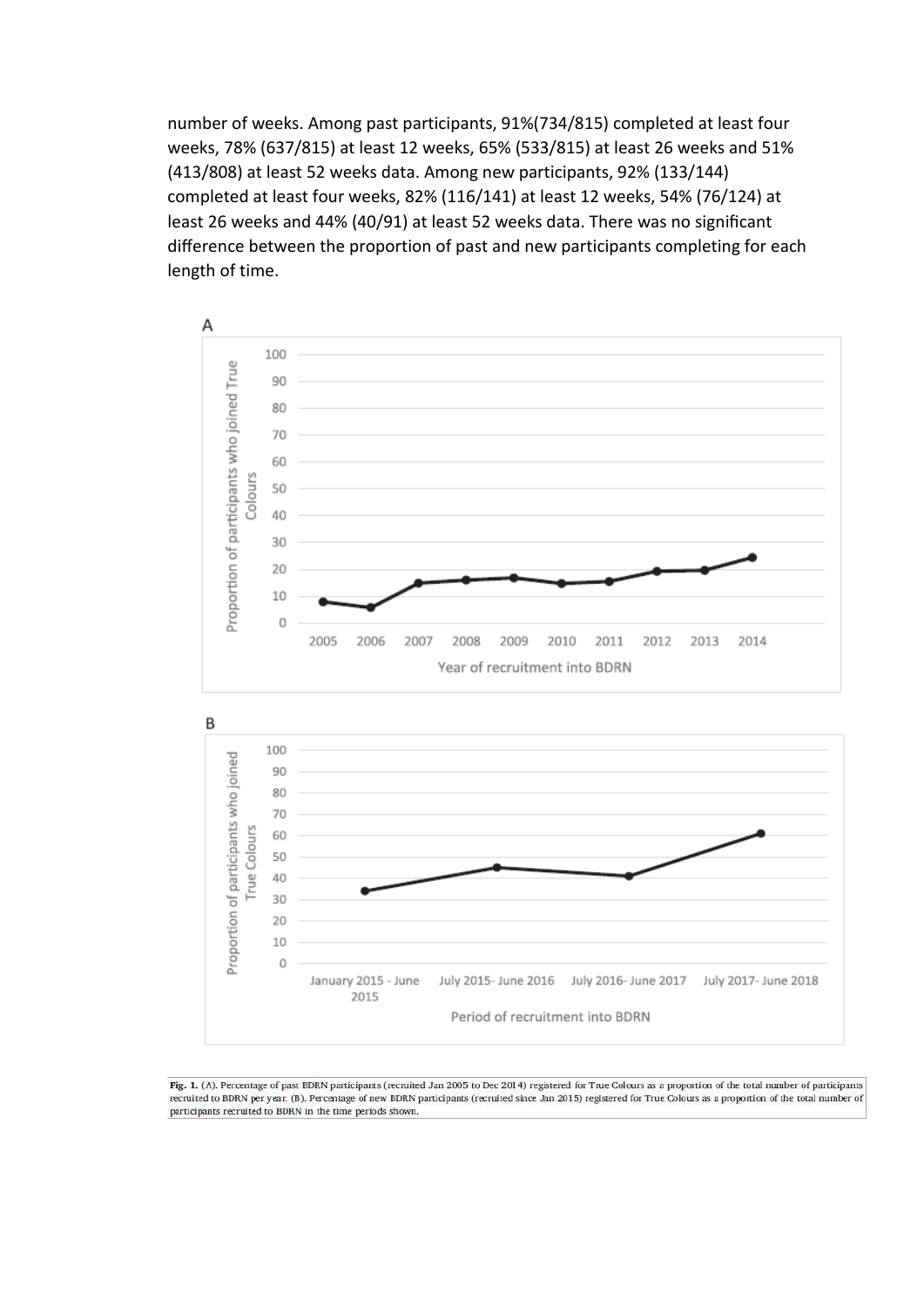

Fig. 2. Percentage of BDRN participants providing True Colours data for at least 4, 12, 26 and 52 weeks as a proportion of number of participants registered for each length of time (i.e., participants with the opportunity to provide data for each time length), by past or new participant group.

#### **3.4. Comparison of participants who did / did not register for mood monitoring**

There was no significant difference in the sex distribution or age at interview of BDRN participants who registered for True Colours com-pared to those who did not register. There was a significantly higher proportion of individuals with a DSM-IV diagnosis of bipolar II disorder who registered compared to individuals who did not register (37% vs 29% respectively, p < 0.001).

3.5. Feedback from participants declining to join mood monitoring A total of 123 BDRN participants declined the invitation to join True Colours. Of these, 108 provided feedback on their reasons for declining, which we coded into categories (see Table 1).

#### **4. Discussion**

We have demonstrated that large-scale electronic longitudinal mood monitoring in affective disorders for research purposes is feasible. One in five of our large sample of past participants registered for True Colours, and just under half of newly recruited participants registered. Very few participants who engaged with mood monitoring did so for less than one month (<10%), the majority remained engaged for much longer with the mean length of engagement to date being over one year (58 weeks). Some participants have already contributed data for over three years (maximum period to date is 165 weeks) and continue to do so.

It is evident that newly recruited participants who were invited to join True Colours at the same time they were recruited into BDRN were the most likely to register, which is likely because they were invited to participate in person and therefore had the opportunity to discuss True Colours with a BDRN researcher face-to-face. Among both past and new participants the most recent recruits were more likely to join True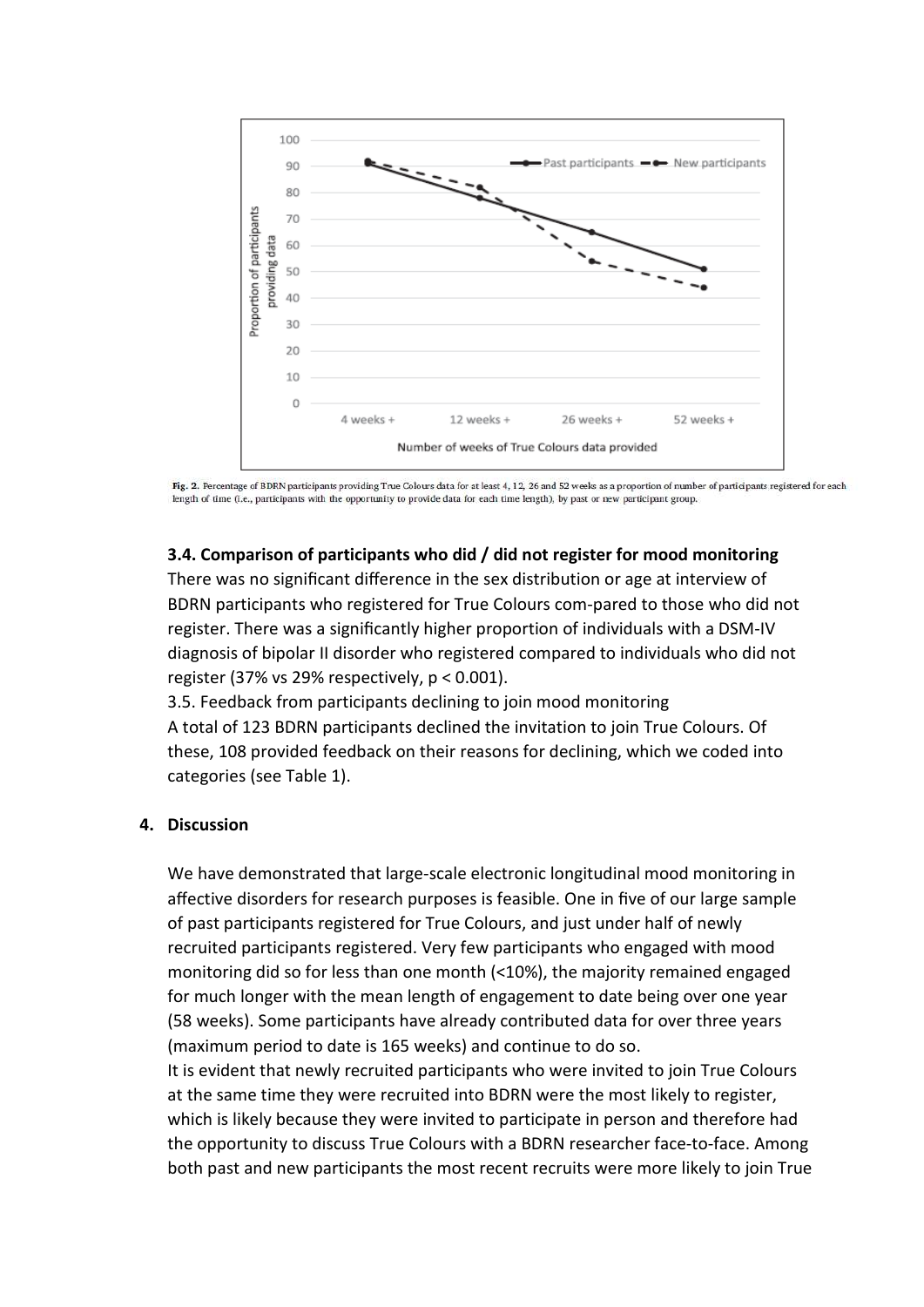Colours with the highest uptake being among new participants recruited in the preceding year (61%). We suggest this may be due to how connected participants feel to the research programme and research team, as we find a similar pattern of engagement with other new studies within the BDRN research programme. The particularly large increase in participation rate over time among the new BDRN participants is likely due to increased awareness about BDRN True Colours through publicity via our website and newsletters, and via the UK support charity, Bipolar UK. For example, some participants report joining BDRN specifically to join True Colours, and we have observed that this peaks following national publicity, such as a Bipolar UK on-line blog written by a BDRN True Colours user. There was no significant difference in the length of engagement with mood monitoring between previously recruited and newly recruited participants – approximately half in both groups remained engaged after one year.

While we did not find any evidence to suggest that BDRN participants who sign-up for mood monitoring are demographically different from those who do not, we did find that significantly more True Colours participants had a diagnosis of bipolar II disorder (37%) than those who did not sign-up (29%). Reasons for this are currently unclear, although higher levels of affective instability among our bipolar II participants (Marwaha et al., 2016) could mean that this group feels mood monitoring is particularly relevant for them. The representativeness of research participants who engage with electronic longitudinal measures must continue to be examined.

The feedback from participants who declined to register for mood monitoring shows that the most common reason for declining was feeling it would not be personally relevant, and the most frequent ex-planation for this was stability of mood. We have been able to address this in our recruitment materials by explaining that we are interested in even very subtle changes in mood, and we will monitor whether this seems to address potential participant's concerns. Other reasons given for declining are expected and understandable, for example, concerns about required commitment and no internet access. It is of note that almost 1 in 5 participants who provided a reason for declining said they were concerned that longitudinal monitoring may adversely affect their mood. This possibility could be explored with participants who are or have previously engaged with mood monitoring. A limitation of the methods we have reported here in relation to the past BDRN participants is that they may not be generalisable to all research cohorts. We keep in at least annual contact with BDRN participants by means of a research newsletter and requests to complete questionnaires. Other existing cohorts who have less or more ongoing contact with the research team may have worse or better uptake rates for online longitudinal mood monitoring systems. We also note that the reasons given for not registering for True Colours were from participants who actively declined to register, and therefore may not be representative of participants who simply did not respond to invitations to register.

The real-time longitudinal participant-reported data we continue to obtain using True Colours in our large BDRN sample is unique and valuable for studying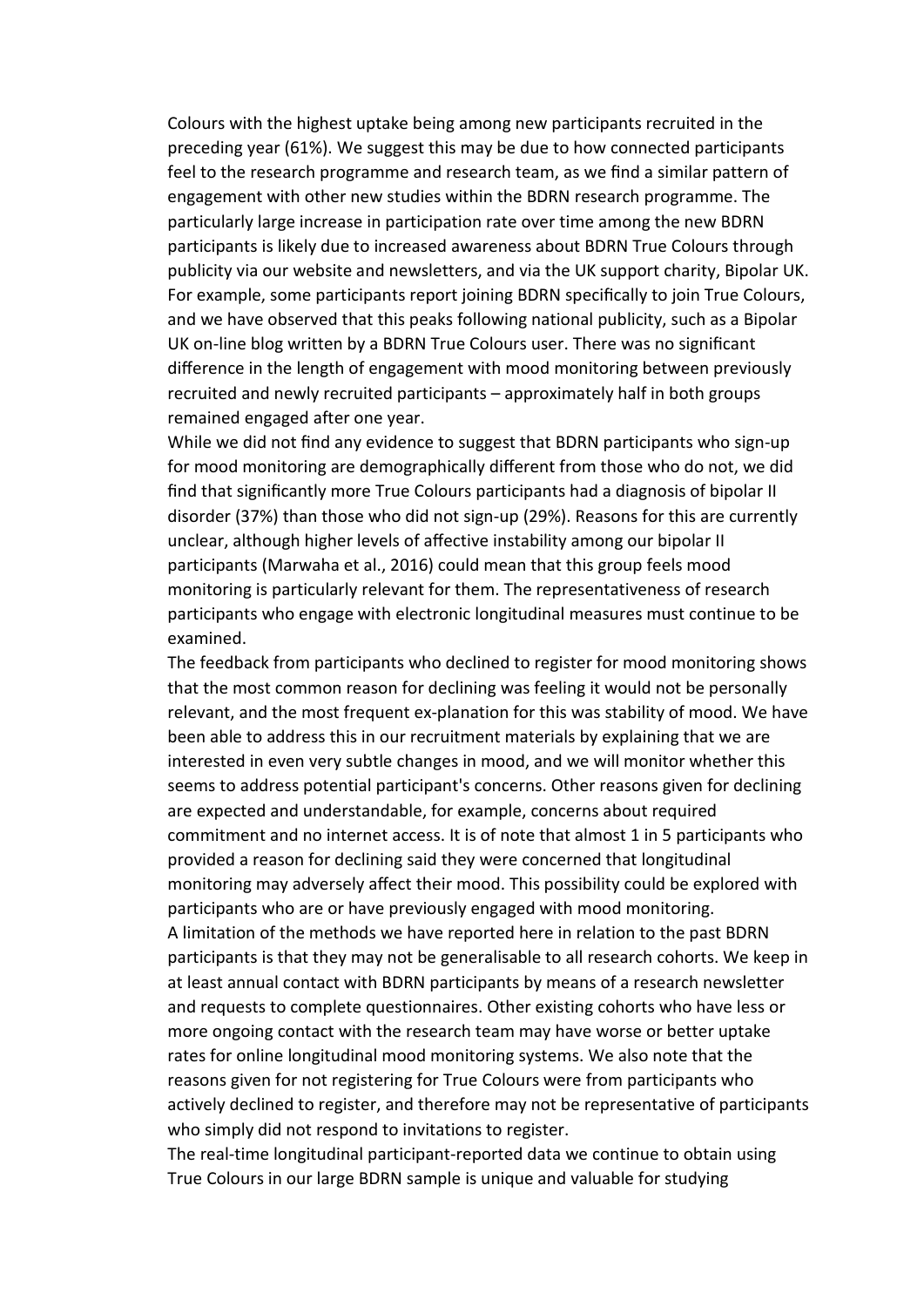naturalistic mood variability and illness trajectory in affective disorders, including potential triggers and early warning signs of illness episodes as well as how mood changes with other factors that vary over time, for example, sleep patterns and menstrual cycle. There is also potential to incorporate other important aspects of mood disorders that would benefit from longitudinal monitoring, such as adherence to medication (Pompili et al., 2013). Other mood disorder research cohorts should consider incorporating longitudinal real-time remote capture of mood as we have demonstrated that it is possible to engage participants in mood monitoring for research purposes without clinical feedback. Future research may maximise participation by focusing on personal face-to-face invitations to prospectively recruited participants.

| Table 1<br>Feedback received from BDRN participants who declined invitation to join mood monitoring $(n = 108)$ .             |            |
|-------------------------------------------------------------------------------------------------------------------------------|------------|
|                                                                                                                               | $N^+$      |
| Not relevant (mood stable, change in diagnosis, using another similar mood monitoring system, felt there would be no benefit) | 50 (46.3%) |
| Practical/technical reasons (no internet access, problems registering, do not like use of questionnaires to gather mood data) | 31 (28.7%) |
| Too much commitment (including physically unwell, other commitments)                                                          | 19 (18.0%) |
| Concerns about potential negative impact on mood                                                                              | 19 (18.0%) |
| Not comfortable providing personal information online                                                                         | $9(8.3\%)$ |

 $^\star$  Where participants gave more than one reason, all are counted in the table.

#### **Conflicts of interest**

None of the authors declares any conflicts of interest.

#### **Contributors**

All authors designed the study, wrote the protocol and collected the data. KGS and LJ conducted the statistical analysis. All authors were involved in interpretation of the data analysis. LJ and KGS wrote the first draft of the manuscript. All authors contributed to and approved the final manuscript.

#### **Role of funding source**

The funders had no role in study design; in the collection, analysis and interpretation of data; in the writing of the manuscript; or in the decision to submit the manuscript for publication.

#### **Acknowledgements**

We would like to thank all our BDRN True Colours participants for their ongoing support, and a Wellcome Trust strategic award for funding this research (102616/Z). Additional support from the National Institute for Health Research (NIHR) Oxford Health Biomedical Research Centre. The views expressed are those of the authors and not necessarily those of the National Health Service, NIHR, or Department of Health.

#### **Supplementary materials**